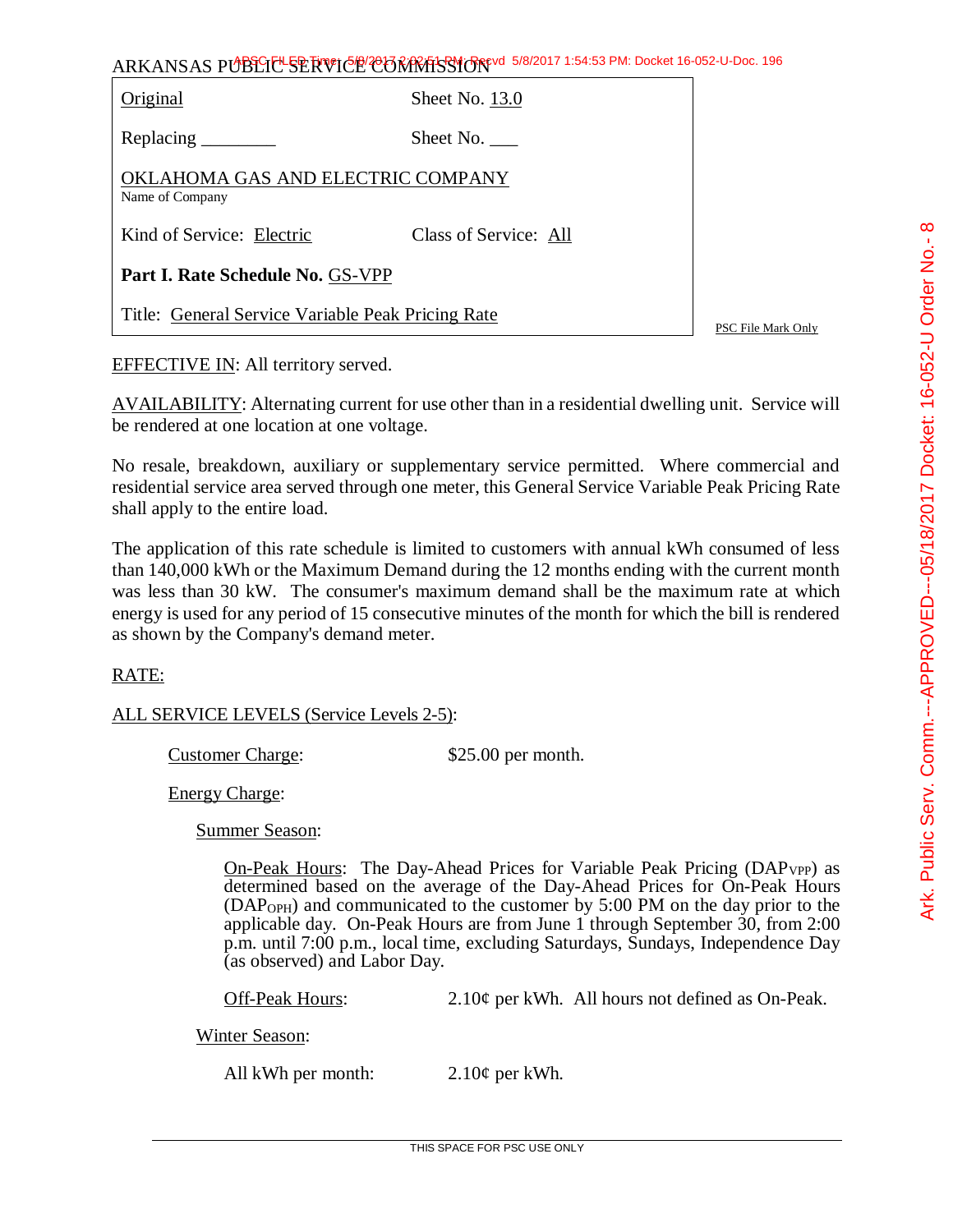| 1 <sup>st</sup> Revised                              | Sheet No. $13.1$      |                    |  |
|------------------------------------------------------|-----------------------|--------------------|--|
| Replacing Original                                   | Sheet No. 13.1        |                    |  |
| OKLAHOMA GAS AND ELECTRIC COMPANY<br>Name of Company |                       |                    |  |
| Kind of Service: Electric                            | Class of Service: All |                    |  |
| Part I. Rate Schedule No. GS-VPP                     |                       |                    |  |
| Title: General Service Variable Peak Pricing Rate    |                       | PSC File Mark Only |  |

## DEFINITION OF SEASONS:

Summer Season: The five OG&E Revenue Months of June through October.

Winter Season: The seven OG&E Revenue Months of November through May.

DETERMINATION OF ON-PEAK HOURS PRICE: By 5:00 PM on the day prior to each day containing on-peak hours, the Company will issue a price notification to customers containing the prices effective during the next day's on-peak period. Receipt of the price notification is the customer's responsibility. The price is determined based on the Company's day-ahead price calculations as set forth in the DAP Tariff excluding the marginal energy cost component of the DAP hourly price.

If DAP<sub>OPH-SL5</sub>  $\leq$  0.84¢/kWh, Then  $DAP_{VPP} = 2.10\phi$  /kWh (The Low Peak kWh Price) + ECR<sub>off</sub>

If DAP<sub>OPH-SL5</sub> > 0.84  $\phi$ /kWh and DAP<sub>OPH-SL5</sub> <= 3.30  $\phi$ /kWh, Then  $DAP_{VPP} = 7.80 \phi/kWh$  (The Standard Peak kWh Price) + ECR<sub>off</sub>

If DAP<sub>OPH-SL5</sub> >  $3.30 \phi$ /kWh and DAP<sub>OPH-SL5</sub> <= 16.00  $\phi$ /kWh, Then  $DAP_{VPP} = 18.50\phi/kWh$  (The High Peak kWh Price) + ECR<sub>on</sub>

If DAP<sub>OPH-SL5</sub>  $> 16.00 \text{ } \mathcal{C}/kWh$ , Then  $DAP_{VPP} = 37.00 \phi/kWh$  (The Critical Peak kWh Price) + ECR<sub>on</sub>

The DAP price ranges (or bands) shown above for the low, standard, high, and critical on-peak energy charges will be reviewed by the Company annually for the next peak season. If the DAP price bands require adjustment, the Company will submit the price band changes to the PSC staff for review by April 1<sup>st</sup>. The changes will be implemented beginning with the June revenue month. The expectation is that there would be 10 Low price days, 30 Standard price days, 36 High price days, and 10 Critical price days in a typical year.

SERVICE LEVELS: For purposes of this rate, the following shall apply: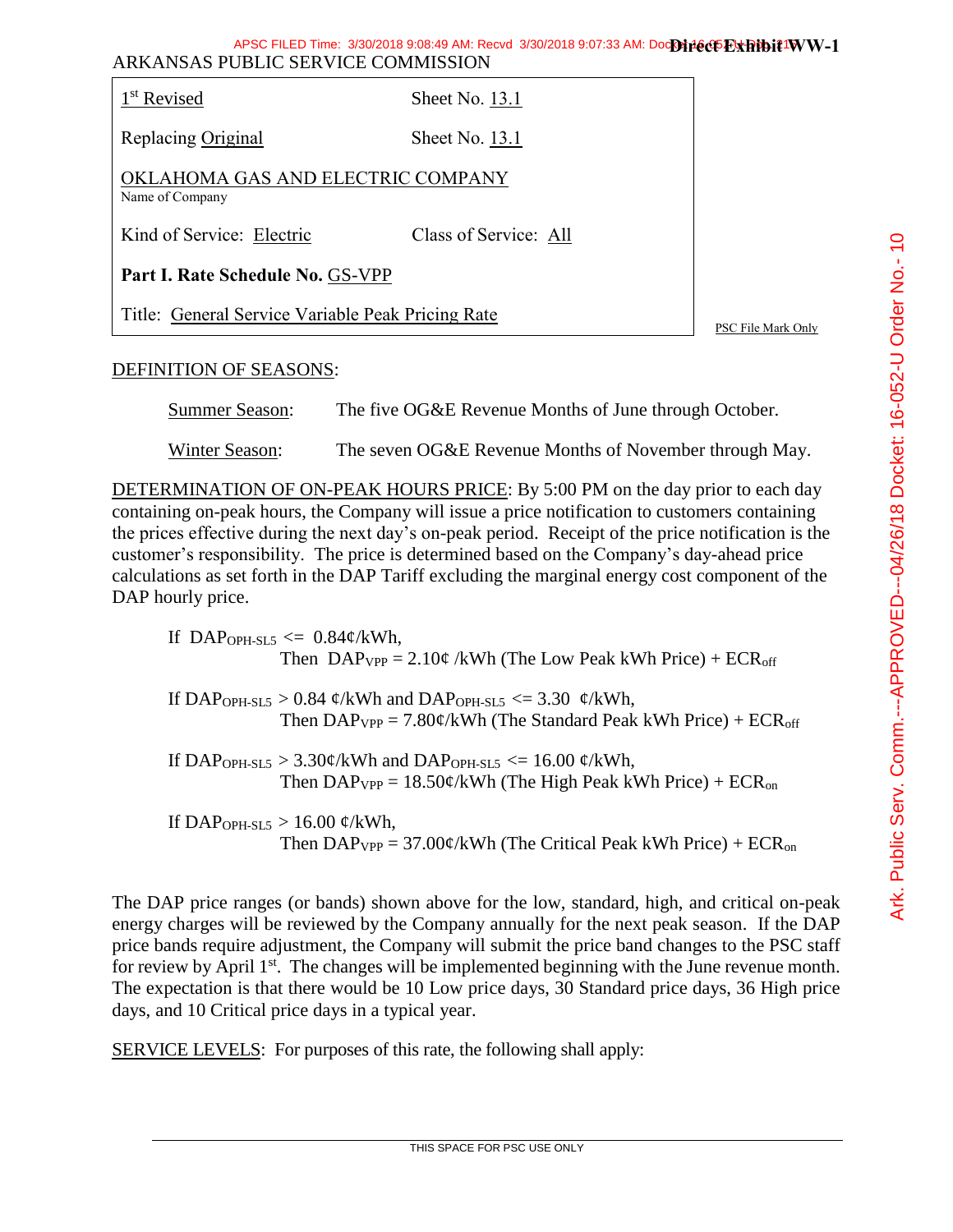| ARKANSAS PUBLICE SERVICE CONTRASSION 5/8/2017 1:54:53 PM: Docket 16-052-U-Doc. 196 |  |
|------------------------------------------------------------------------------------|--|
|------------------------------------------------------------------------------------|--|

| Original                                             | Sheet No. 13.2        |  |  |
|------------------------------------------------------|-----------------------|--|--|
|                                                      | Sheet No.             |  |  |
| OKLAHOMA GAS AND ELECTRIC COMPANY<br>Name of Company |                       |  |  |
| Kind of Service: Electric                            | Class of Service: All |  |  |
| Part I. Rate Schedule No. GS-VPP                     |                       |  |  |
| Title: General Service Variable Peak Pricing Rate    |                       |  |  |

PSC File Mark Only

Distribution Service: (Service Level 2, 3 and 4) shall mean service at any nominal standard voltage of the Company between 2,000 volts and 50 kV, both inclusive, where service is rendered through a direct tap to a Company's distribution line or through a Company numbered substation.

Secondary Service: (Service Level 5) shall mean service at any nominal standard voltage of the Company less than 2,000 volts or at voltages from 2 kV to 50 kV where service is rendered through a Company owned line transformer

Metering Adjustment: If the Company chooses to install its metering equipment on the load side of the customer's transformers, the kWh billed shall be increased by the amount of the transformer losses calculated as follows:

Service Level 3: 0.60 percent of the total kVA rating of the customer's transformers multiplied by 730 hours.

APPLICATION OF ENERGY COST RECOVERY (ECR): The  $ECR_{on}$  and  $ECR_{off}$  as defined in the ECR rider shall apply to the energy components within this tariff as follows: The  $ECR_{on}$  or ECRoff shall apply to all On-Peak kWh sales as defined in the Determination of On-Peak Hours Price section of this tariff; and, the ECR<sub>off</sub> shall apply to all Off-Peak and Winter Season kWh sales.

MINIMUM BILL: The minimum monthly bill shall be the Customer Charge. The Company shall specify a larger minimum monthly bill, calculated in accordance with the Company's Allowable Expenditure Formula in its Terms and Conditions of Service on file with and approved by the Commission, when necessary to justify the investment required to provide service.

RIDERS: Applicable Riders which adjust this Rate Schedule are listed in Rate Schedule No. RSR, Tables of Riders Applicable to Rate Schedules.